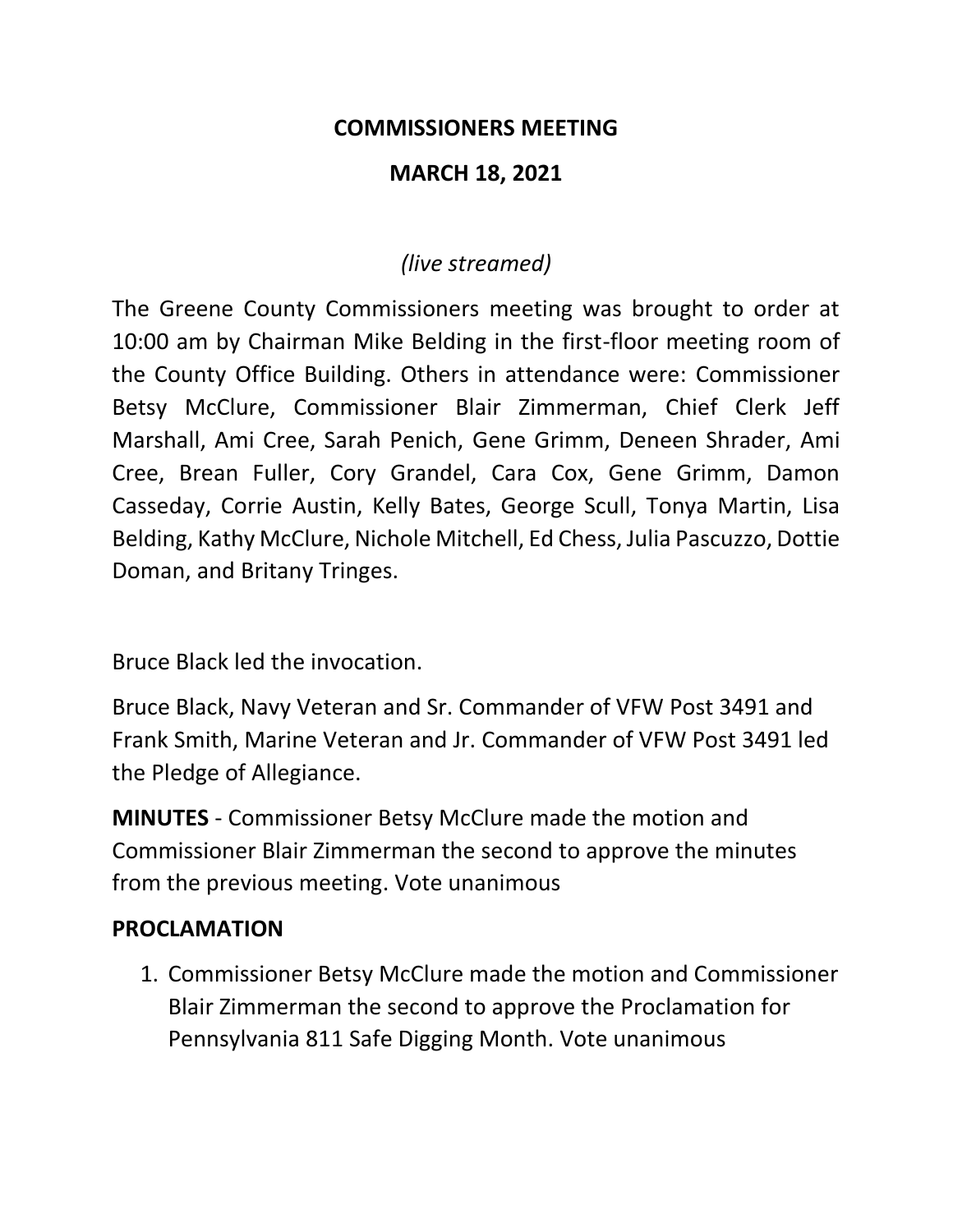- 2. Commissioner Betsy McClure made the motion and Commissioner Blair Zimmerman the second to approve the Proclamation for National Library Week, April 4-10, 2021. Vote unanimous
- 3. Commissioner Betsy McClure made the motion and Commissioner Blair Zimmerman the second to approve the Proclamation declaring April as World Autism Awareness Month and April 2nd 2021 as World Autism Awareness Day. Vote unanimous

# **FINANCE AND ADMINISTRATION**

- 1. Commissioner Betsy McClure made the motion and Commissioner Blair Zimmerman the second to approve the appointment of Ethel Gray to the Greene County Housing Authority as a resident board member. Term will expire on 12/17/2025. Vote unanimous
- 2. Commissioner Betsy McClure made the motion and Commissioner Blair Zimmerman the second to approve 3 lease agreements to replace current leases between the County of Greene and Enterprise for a Transit Ford Van for the Jail in the amount of \$508.67/month, a Dodge Charger for CYS in the amount of \$432.73/month, and a Dodge Durango for the Sheriff's Office in the amount of \$502.99/month. Vote unanimous
- 3. Commissioner Betsy McClure made the motion and Commissioner Blair Zimmerman the second to approve the Zelenkofske Axelrod proposal for consulting services related to the American Rescue Plan at an hourly rate. Vote unanimous
- 4. Commissioner Betsy McClure made the motion and Commissioner Blair Zimmerman the second to approve the acceptance of the responsible bid by Blair Construction LLC, for the new storage building at the Greene County Fairgrounds in the amount of \$247,000.00. Using Act 13 funds. Vote unanimous
- 5. Commissioner Betsy McClure made the motion and Commissioner Blair Zimmerman the second to approve the allocation of \$5,000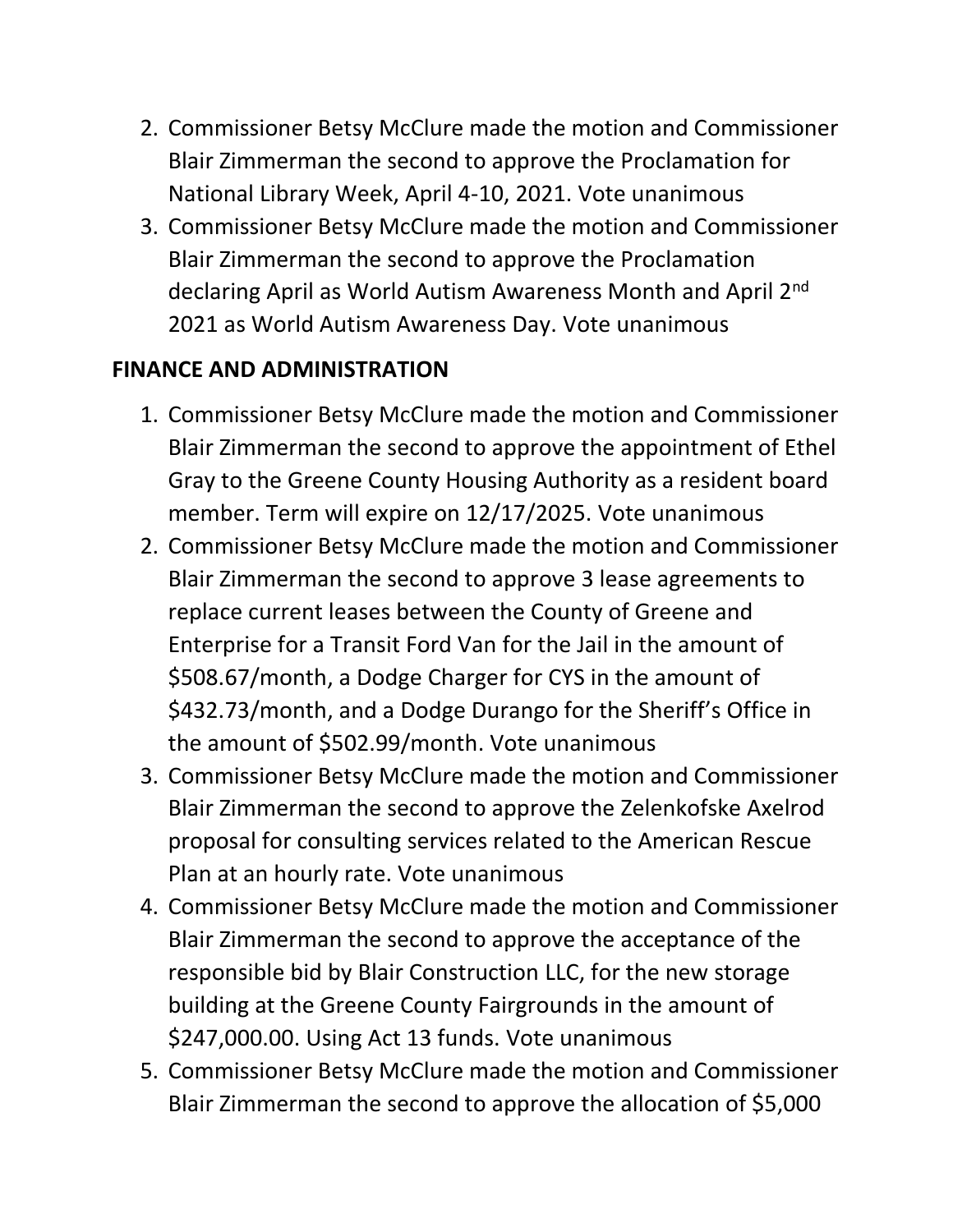to the American Legion Post #400 to replace HVAC system. Using Act 13 funds. Vote unanimous

# **CYS**

1. Commissioner Betsy McClure made the motion and Commissioner Blair Zimmerman the second to approve the appointment of Rachel Rodriguez to the CYS Advisory Board. Term will expire on 12/31/2022. Vote unanimous

## **HUMAN SERVICES**

- 1. Commissioner Betsy McClure made the motion and Commissioner Blair Zimmerman the second to approve the FY20/21 First Quarter (October – December 2020) TEFAP (The Emergency Food Assistance Program) Inventory & Expense Reimbursement Request for \$339.55. Vote unanimous
- 2. Commissioner Betsy McClure made the motion and Commissioner Blair Zimmerman the second to approve the US Department of Housing and Urban Development (HUD) Continuum of Care Grant Closeout Agreement, grant number PA0538L3E011803 that expired 5/31/2020. Vote unanimous

## **IT**

1. Commissioner Betsy McClure made the motion and Commissioner Blair Zimmerman the second to approve the GCI Microsoft Licensing Renewal in the amount of \$15,636.35. Vote unanimous

## **MENTAL HEALTH AND INTELLECTUAL DISABILITIES**

1. Commissioner Betsy McClure made the motion and Commissioner Blair Zimmerman the second to approve the FY 2019-2020 Early Intervention Income and Expenditure report Revision 1. Vote unanimous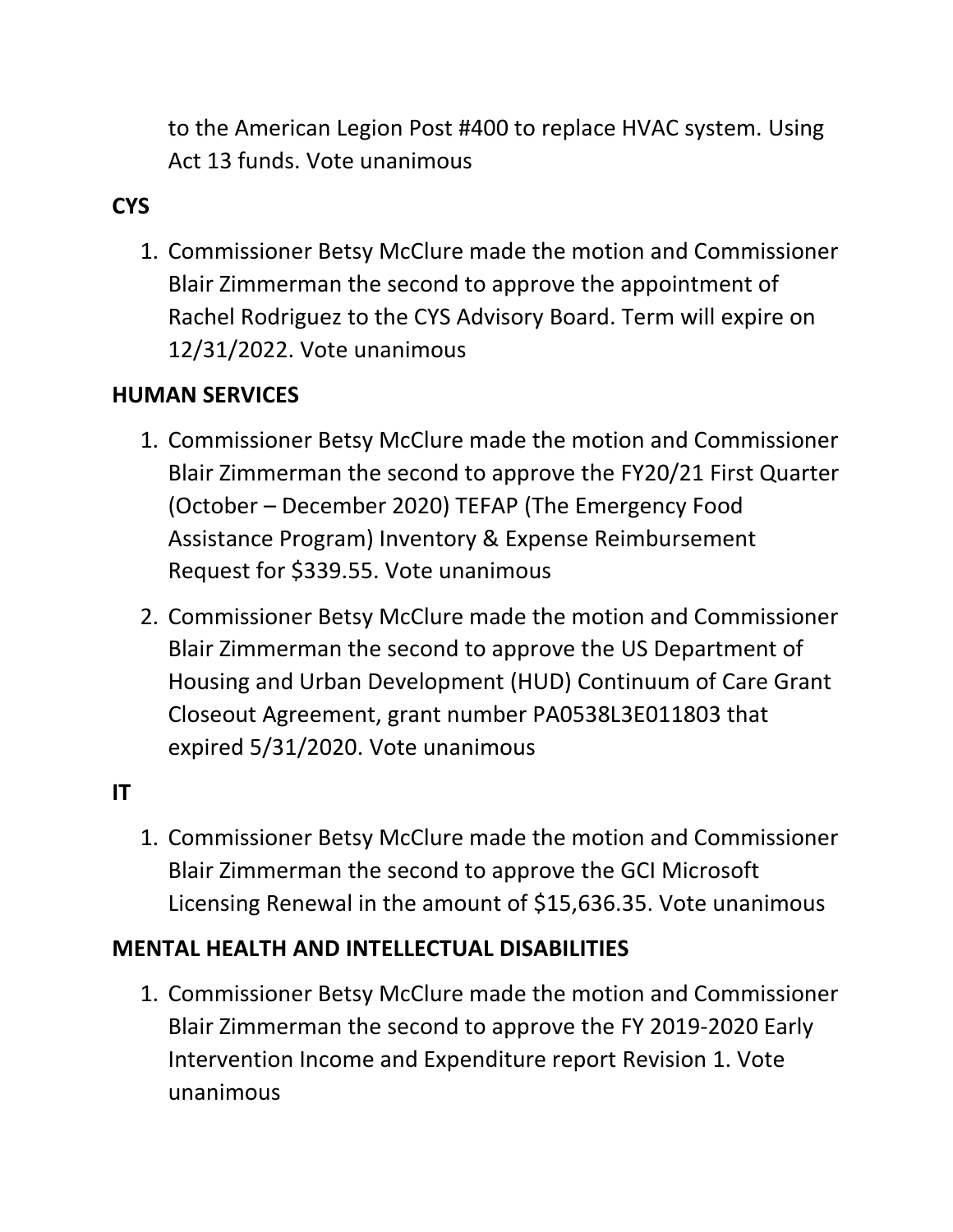#### **VETERANS AFFAIRS**

1. Commissioner Betsy McClure made the motion and Commissioner Blair Zimmerman the second to approve the following 12 agreements for the care and maintenance of 1,483 veterans' graves at \$3.00 per grave for a total amount of \$4,449: Vote unanimous

| Cemetery             | Located        | Graves | Amount     |
|----------------------|----------------|--------|------------|
| Fairview/Kiger       | Whiteley       | 56     | \$168.00   |
|                      | Township       |        |            |
| <b>Cedar Grove</b>   | Perry Township | 371    | \$1,113.00 |
| Centennial           | Aleppo         | 131    | \$393.00   |
|                      | Township       |        |            |
| Claughton            | Whiteley       | 76     | \$228.00   |
|                      | Township       |        |            |
| Smith                | Morgan         | 36     | \$108.00   |
|                      | Township       |        |            |
| Fairview             | Dunkard        | 85     | \$255.00   |
|                      | Township       |        |            |
| Jacksonville/Wind    | Richhill       | 127    | \$381.00   |
| Ridge                | Township       |        |            |
| <b>Green Grove</b>   | <b>Morris</b>  | 8      | \$24.00    |
|                      | Township       |        |            |
| Jefferson            | Jefferson      | 348    | \$1,044.00 |
|                      | Township       |        |            |
| <b>Garrards Fort</b> | Greene         | 208    | \$624.00   |
|                      | Township       |        |            |
| Slonaker             | Aleppo         | 12     | \$36.00    |
|                      | Township       |        |            |
| Mt. Carmel           | Springhill     | 25     | \$75.00    |
|                      | Township       |        |            |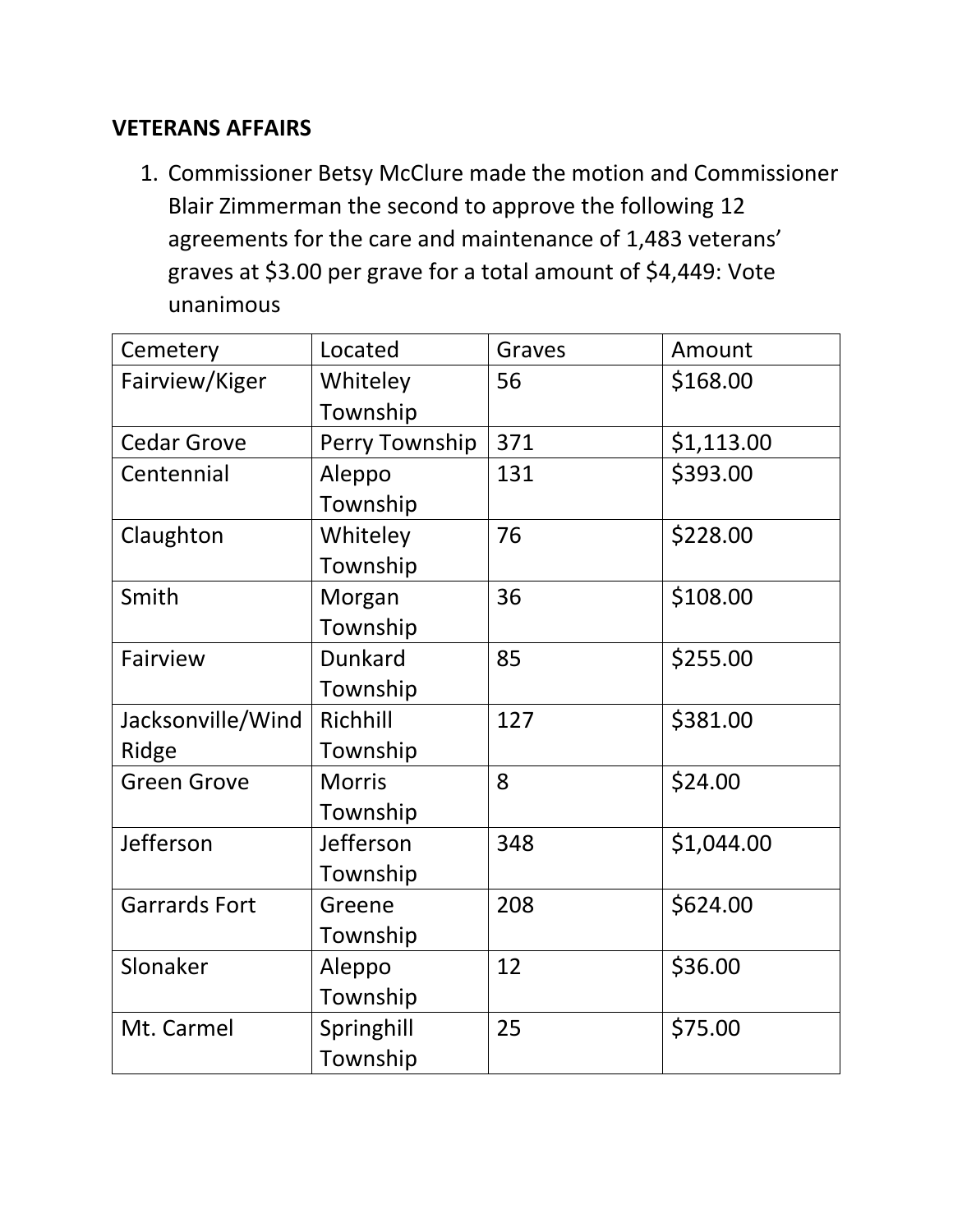- 1. Commissioner Betsy McClure made the motion and Commissioner Blair Zimmerman the second to approve the Hazardous Material Emergency Response Report Certifications. Vote unanimous
- 2. Commissioner Betsy McClure made the motion and Commissioner Blair Zimmerman the second to approve the Bearcom Service Agreement in the monthly amount of \$217.00 for the care and maintenance of radios at communication sites. Vote unanimous

## **NOTICES**

- 1. EQM Gathering OPCO, LLC intends to submit a Chapter 105 application to the PA DEP for the NIDBH004 Pipeline Project located in Springhill Township.
- 2. Mark Wansack submitted an application for a GP-8 Temporary Road Crossing permit. Location near the Washington/Franklin Township.
- 3. Application of the Southwestern PA Water Authority for approval of the alteration of the crossing (DOT 367 917 K) by the installation of water line where Golden Oaks Rd crosses, below grade, a track of Norfolk Southern Railway Company, located in Center Township has been dismissed until there is a firm date of construction. Secretarial letters have also been rescinded.
- 4. Bill Wise is applying for a GP-3 permit for Streambank Stabilization and Gravel Bar Removal to stabilize an eroding streambank on his property located in New Freeport.
- 5. Columbia Gas Transmission, LLC will be submitting a major modification ESCGP-3 for excavating and padding of approximately 1,900 feet of 2 existing 16-inch steel natural gas line to protect from potential land subsidence for Cumberland mine located in Center Township.

#### **911**